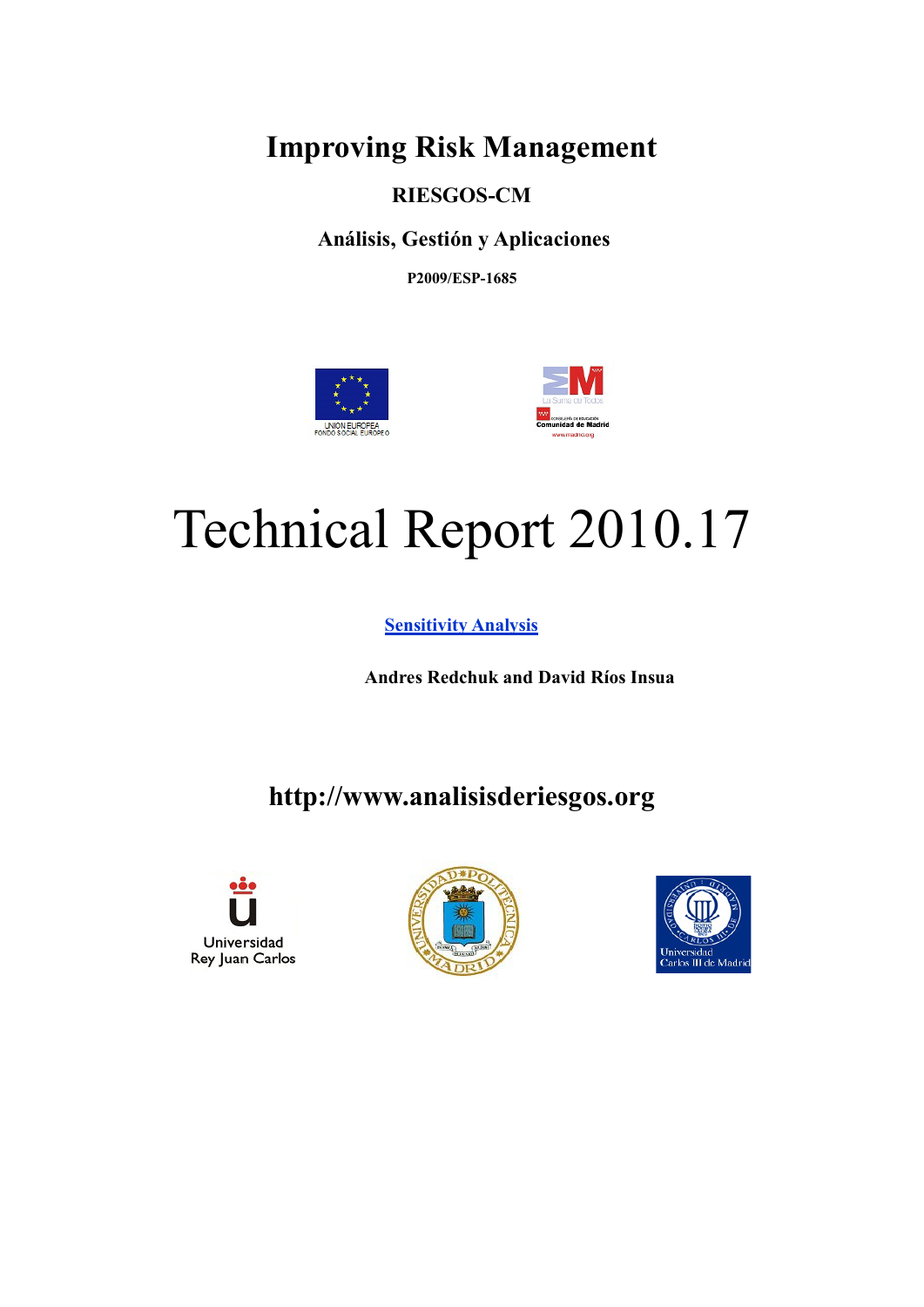# Sensitivity Analysis

## Andres Redchuk, Dept.of OR and Stats, Rey Juan Carlos University David Ríos Insua, Royal Academy of Sciences, Spain

## 1. Introduction

In Operations Research, sensitivity analysis describes the methods and tools used to study how the output of a model varies with changes in the input data. The input data may refer to parameters affecting the objective functions and/or constraints or to the structure of the problem. Depending on the problem and model, the output could refer to:

- $\bullet$  the optimal alternative and/or the optimal value, or,
- a set of alternatives with a certain property. Some examples include the non-dominated set in a multi-objective optimization problem; the set of alternatives satisfying certain constraints in a classification problem; or the set of the, say, five best alternatives.

Typical questions addressed within sensitivity analysis are whether a given optimal solution will remain as such if inputs are changed in a certain way, and, if not, which other alternatives may become optimal. Finding the most critical directions for changes in inputs that may affect the model output are also relevant sensitivity analysis issues, see French and Ríos Insua (2000), Saltelli et al (2000), and Saltelli et al. (2004) for reviews.

As motivating examples, consider these:

- 1. Consider a linear programming problem. One may be interested in checking how the costs (reduced costs) and/or the right hand side terms and/or the technological matrix terms impact over the optimal solution. A typical question would be: does the optimal solution change if one of the costs increases so much?
- 2. Consider a decision analysis problem. One may be interested in checking the impact of the beliefs and preferences, modeled, respectively, through a probability distribution and a utility function, over the optimal alternative and its expected utility. For example, one could wonder how much a relevant binomial parameter and a risk tolerance parameter should be changed to make a certain alternative optimal.
- 3. Consider now a multi-objective decision making problem solved with a multi-attribute value function. One may want to check which alternatives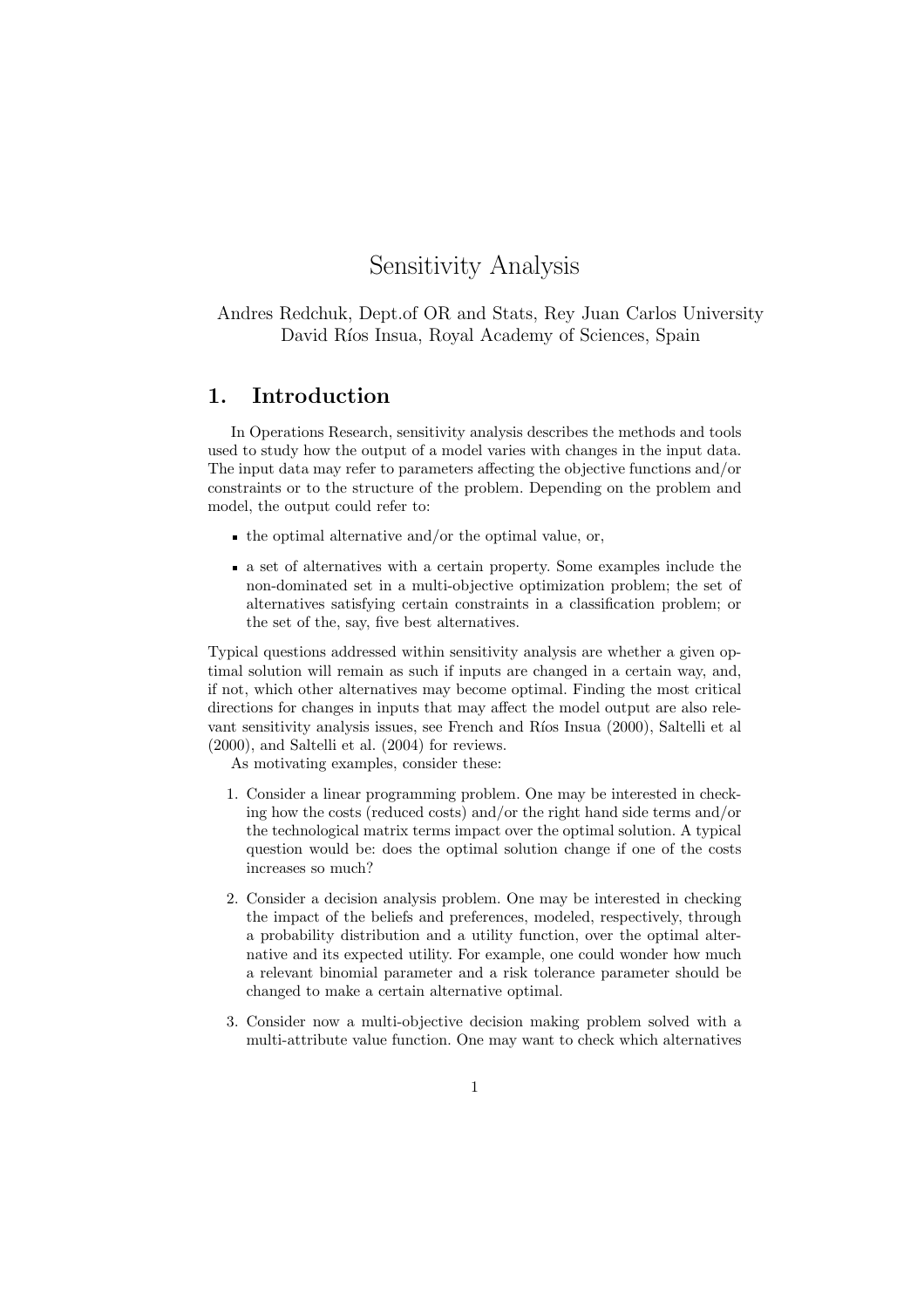become optimal when the weights vary within a range around the current weight settings.

An important, and occasionally controversial, issue in sensitivity analysis is the distinction between decision sensitivity and value sensitivity, see Kadane and Srinivasan (1996). A variety of situations may hold. For instance, when performing sensitivity analysis, it may happen that value changes considerably with virtually no change in the optimal alternative.

## 2. Motivations

There may be many reasons to check the sensitivity of the output of an OR model to its inputs. A first reason may be the almost ubiquitous uncertainty in the inputs. We may not be willing or capable of assessing such uncertainty with a probability distribution. Then, baseline values for the inputs could be assessed and changes in how they affect the output are observed.

Similarly, the assessment of the inputs might be affected by inherent imprecision and output robustness may be checked. In relation with this, it may be interesting to check the robustness of the output under various input scenarios.

Note also that, since some of the inputs to an analysis may encode the decision makers' (DM) subjective judgments, their implications and possible inconsistencies should be explored. The need for sensitivity analysis is further emphasized by the fact that the assessment of such judgments could be a difficult task. For example, it is frequently mentioned that assessing a subjective probability distribution is involved. Consider the simplest case in which it is desired to elicit a prior over a finite set of states  $\theta_i, i \in \{1, \ldots, I\}$ . A common technique to assess a precise probability distribution  $\pi(\theta_i) = p_i$  proceeds as follows, with the aid of a reference experiment: one progressively bounds  $\pi(\theta_i)$ above and below until no further discrimination is possible and, then, takes the midpoint of the resulting interval as the value of  $p_i$ . Instead, one could directly operate with the obtained constraints  $\alpha_i \leq \pi(\theta_i) \leq \beta_i$ , acknowledging cognitive limitations. This is an especially important point, as the DM's judgments will evolve through the analysis until they are requisite. Sensitivity analysis may guide such process.

In relation with the limitations of elicitation, consider also the situation in which there are several decision makers and/or experts involved in the elicitation. Then it is not even necessarily possible theoretically to obtain a single model: one might be left with only classes of each, corresponding to differing expert opinions, and we may need to study the model under those various settings.

Finally, note that sensitivity analysis may be used to perform value of information calculations that allow us to compute how much should we pay for information used to reduce our uncertainty in an analysis.

To sum up, sensitivity analysis aims at increasing the confidence in an OR model and its output,by providing an understanding of the responses of the model to changes in the inputs.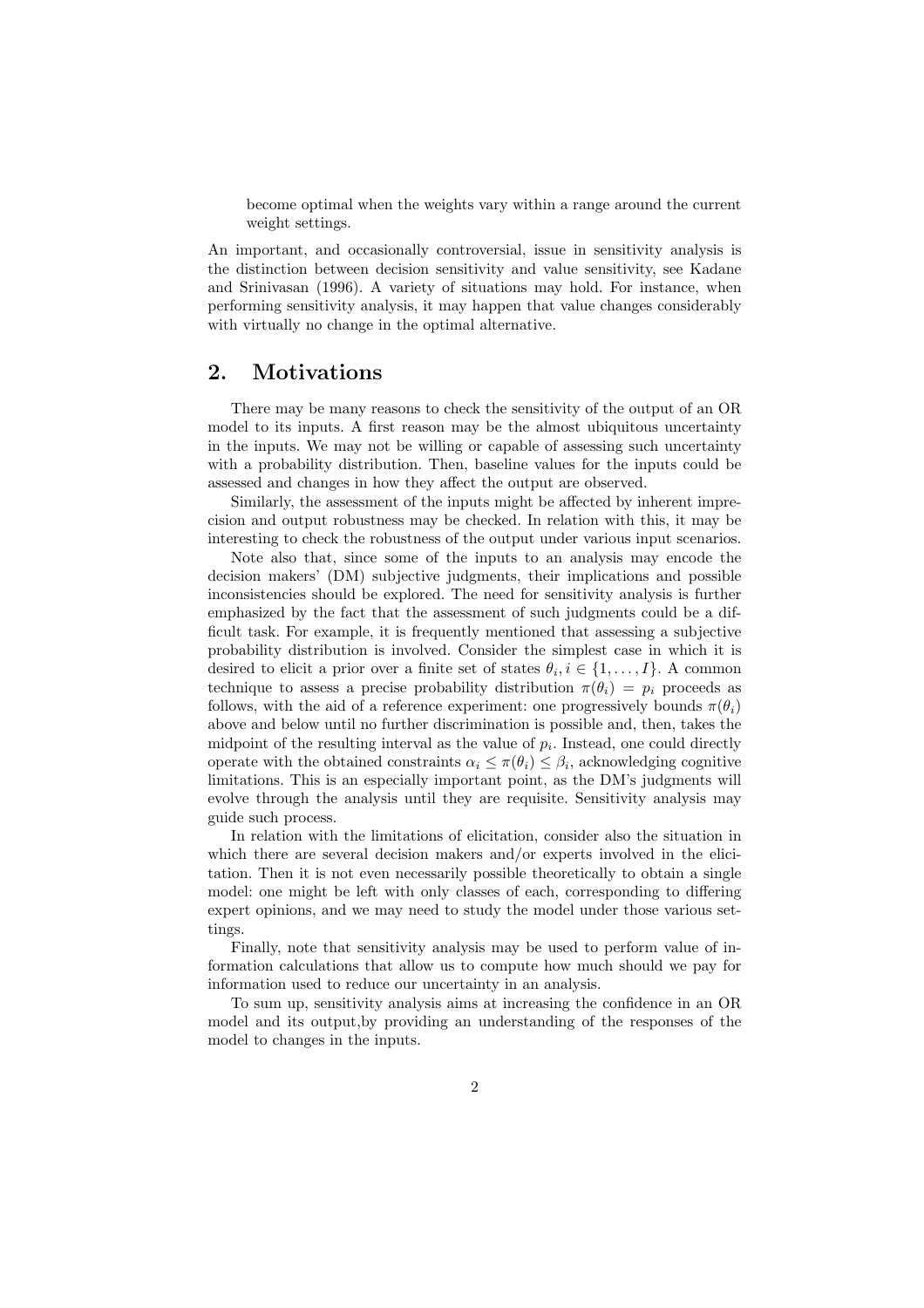## 3. Foundations

A number of results show that we may deal with imprecision in model inputs through a class of probability distributions and a class of utility functions. These results have two basic implications. First, they provide a qualitative framework for sensitivity analysis, describing under what conditions the standard and natural sensitivity analysis approach of perturbing the initial input assessments within some reasonable constraints may be undertaken. Second, they point out to the basic solution concept of robust approaches, thus indicating a key computational objective in sensitivity analysis, as long as the interest is in decision analytic problems: that of non-dominated alternatives. An alternative a dominates another alternative b, if its evaluation is better for each potential input to the analysis. Then, an alternative  $a$  is non-dominated if no other feasible alternative dominates it. This corresponds to a Pareto ordering of alternatives based on inequalities on their evaluations.

To construct an appropriate framework for general sensitivity analysis, the standard decision theoretic axiomatic foundations should be reconsidered to account for imprecision in model inputs. Although this approach does not lead, so far, to such a well rounded development as in the precise case, in which various axiomatizations essentially lead to the subjective expected utility model, various partial results do exist, see e.g., Ríos Insua (1990) or Walley (1991), leading to, essentially, the same conclusion: imprecise beliefs and preferences may be modeled by a class of priors and a class of utility functions, so that preferences among alternatives may be represented by inequalities of the corresponding posterior expected utilities. The basic argument for such results assumes that the underlying preference relation, rather than being a weak order (complete and transitive), is a quasi order (reflexive and transitive9.

## 4. Key approaches to sensitivity analysis

Clearly, as there is a large variety of OR models, there is a comparatively large number of approaches to sensitivity analysis. Only a few of the approaches that may be applied to various OR models are described, without much dwelling into their numerical details.

#### 4.1. Testing alternative inputs

One first generic approach refers to changing the inputs to the model and observe variations in the output. This may be done in several ways.

#### 4.1.1. Trying other values

The first approach may be termed the informal one, which considers several inputs and compares the quantity of interest (e.g., the posterior mean, the difference in value between two alternatives, the optimal alternative) under them. The approach is very popular because of its simplicity. While this is a healthy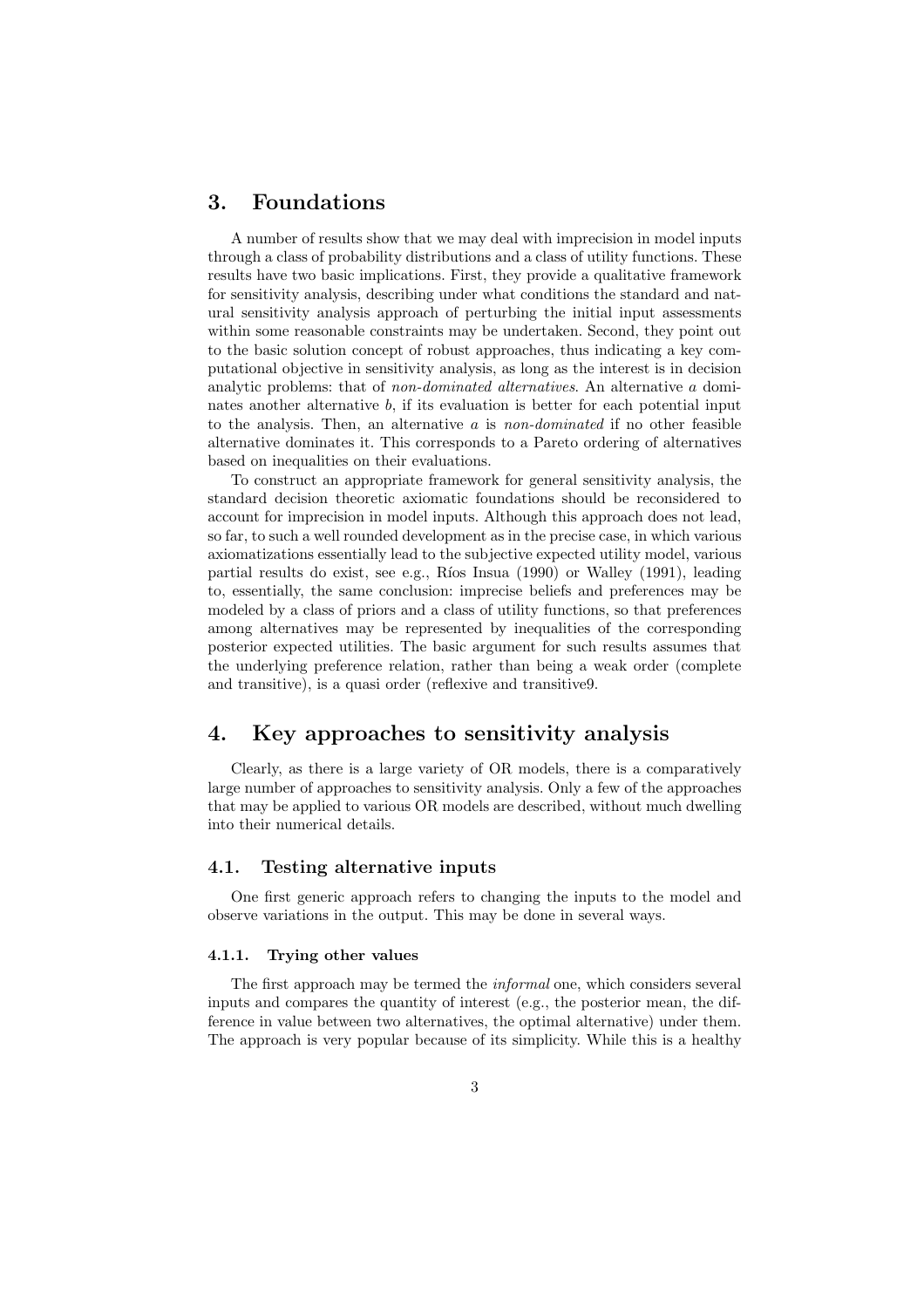practice and a good way to start a sensitivity analysis, in general this will not be sufficient and more formal analysis should be undertaken: the limited number of priors chosen might not include some which are compatible with the prior knowledge and could lead to very different values of the quantity. Sometimes, the alternative inputs considered are randomly generated.

#### 4.1.2. Parametric analysis

Another way of changing the inputs is through parametric analysis. Using a baseline input assessment, one determines a relevant direction to perturb the inputs and considers a parametric perturbation along such direction observing whether there is a change, or not, in, e.g., the optimal alternative, see Gal and Greenberg (1997).

#### 4.1.3. Global robustness

Another popular approach in SA is called global sensitivity. All inputs compatible with the prior knowledge available are considered and robustness measures are computed as the inputs vary within that class. Computations are not always easy since they require the evaluation of suprema and infima of quantities of interest. The choice of the class of inputs should be driven by the following goals:

- 1. the class should be related with the elicitation method used;
- 2. the class should contain only "reasonable" inputs, avoiding unreasonable inputs which might erroneously lead to lack of robustness;
- 3. computation of sensitivity measures should be as simple as possible.

The robustness measures provides, in general, a number that should be interpreted in the following way:

- if the measure is "small", then robustness is achieved and any input in the class can be chosen without relevant effects on the quantity of interest;
- if the measure is "large", then new data should be acquired and/or further elicitation to narrow the class, recomputing the robustness measure and stopping as before;
- otherwise, if the measure is "large" and the class cannot be modified, then an input can be chosen in the class but the relevant influence of our choice over the quantity of interest should be considered carefully.

Given a class of inputs, global sensitivity analysis will usually pay attention to the range of variation of a quantity of interest as the input ranges over the class. As an example, in a decision theoretic problem, suppose a quadratic loss function is used in a problem. The optimal rule is the posterior expectation. If there is imprecision about the prior, the range of the posterior expectation as the prior ranges in the class would be computed.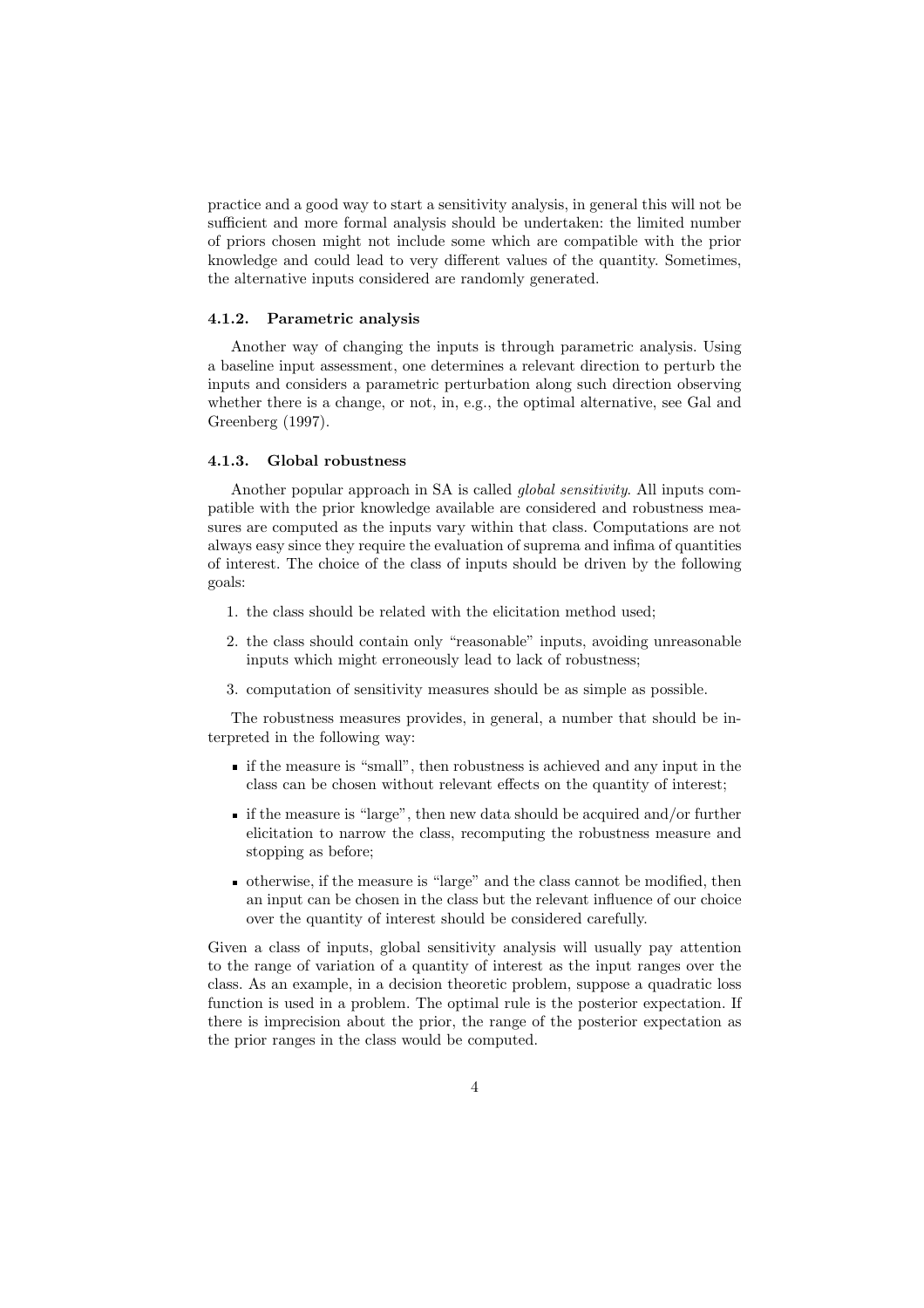#### 4.2. Behavior of the optimal alternative

The other family of sensitivity analysis approaches studies the behavior of the output of interest under small input perturbations, either via differential approaches or convergence arguments.

#### 4.2.1. Local sensitivity

Local sensitivity analysis studies the rate of change in inferences and decisions, using functional analysis differential techniques, trying to assess how a small change in the input affects the quantity of interest. The two issues involved refer to choosing the derivative and the corresponding norm, over the appropriate class of inputs. For the first choice, Fréchet derivatives, total derivatives and Gateaux differentials have been used, among others. Divergence measures have been used as well. For the second choice, the total variation, Prohorov, Levy, and Kolmogorov metrics have been used among others. The direction providing the supremum norm is used as the most sensitive direction; alternatively, the average sensitivity is sometimes used integrating the norm along all possible relevant directions.

As an example, Ruggeri and Wasserman (1993) measured the local sensitivity of a posterior expectation with respect to the prior by computing the norm of the Fréchet derivative of the posterior with respect to the prior over several different classes of inputs.

#### 4.2.2. Stability

Stability theory provides another unifying, general sensitivity framework, formalizing the idea that imprecision in elicitation of inputs should not affect the optimal decision greatly. When strong stability holds, a careful enough elicitation leads to decisions with optimal value close to the greatest achievable; when weak stability holds, at least one stabilized decision will have such property. However, when neither concept of stability applies, even small elicitation errors may lead to disastrous results in terms of large losses in value.

Stability theory studies the convergence of decisions, nearly optimal for input sequences converging to the baseline inputs, to the corresponding optimal alternative. The arguments involved refer to the continuity of the relevant operator, e.g. the posterior expected utility functional. Note that stability is not always guaranteed, even in standard problems, as shown e.g. in Kadane et al (1996). Such counterexamples show a need for conditions which ensure stability. While these conditions simplify the task of verifying stability, it can still be hard to do so in practice.

#### 4.3. An operational approach to sensitivity analysis

An operational approach to sensitivity analysis in OR models may be described as follows. At a given stage of the analysis, information on the DM's inputs is elicited, and the class of all inputs compatible with such information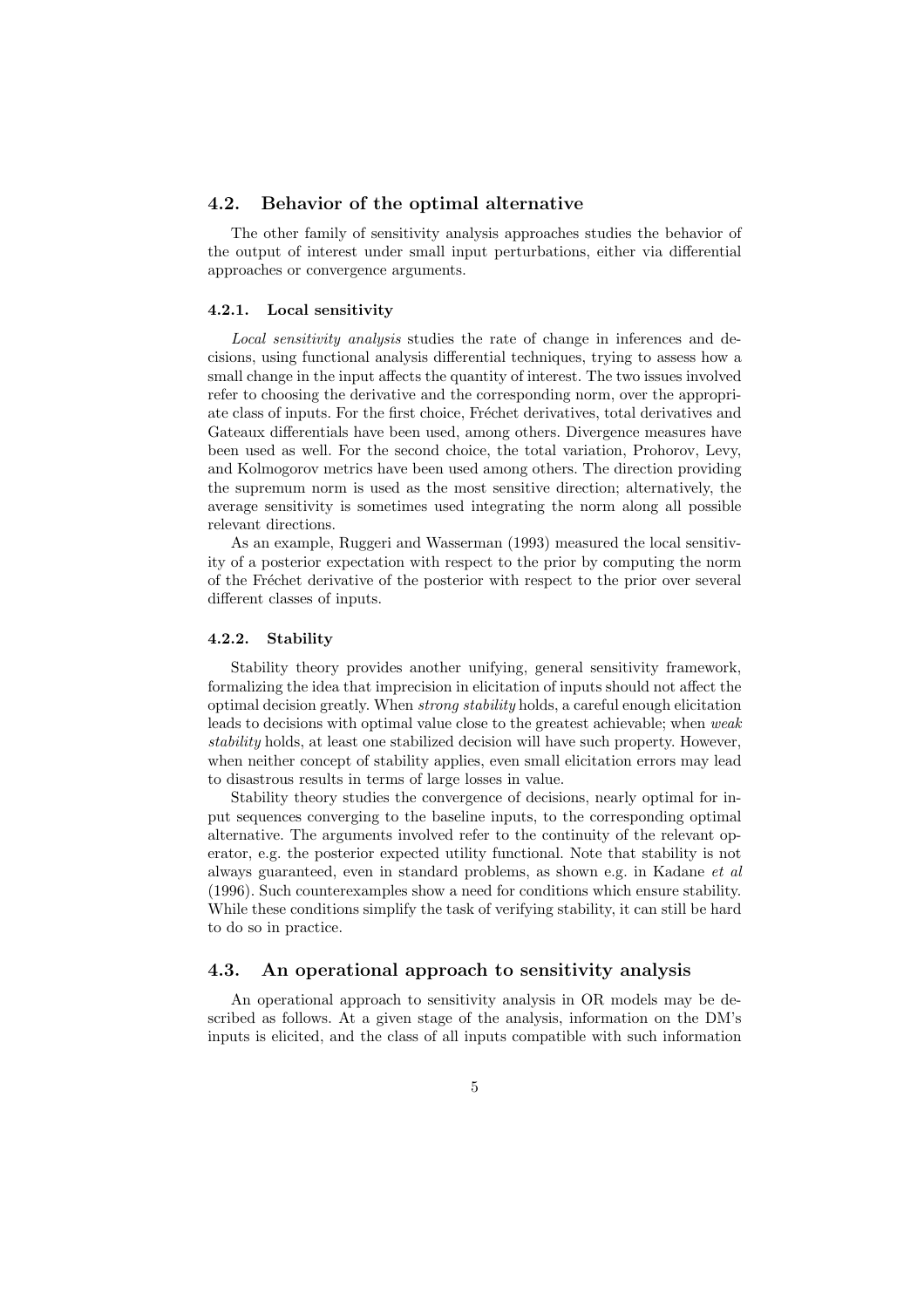is considered. The set of non-dominated solutions is approximated. If these alternatives do not differ too much in their value, the analysis may be stopped. Otherwise, additional information will be gathered. This would further constrain the class: the set of non-dominated alternatives will be smaller. It is hoped that this iterative process would converge until the non-dominated set is small enough to reach a final decision. It is conceivable in this context that at some stage it might not be possible to gather additional information yet there remain several non-dominated alternatives with very different values. In these situations, ad hoc approaches such as maximin solutions may aid as a way of selecting a single robust solution: each alternative is associated with its worst evaluation, given the current input imprecision. The alternative with best worst evaluation is suggested. Alternatively, a prior over the class of inputs could be built and base choice on expectations over evaluations.

The relevant steps are now described.

#### 4.3.1. Non-dominated alternatives

As mentioned, a key solution concept is the efficient set, i.e., the set of nondominated alternatives. In most cases, it is not possible to compute the nondominated set exactly, and thus approximation schemes are necessary. Typically, one would proceed by randomly sampling the set of alternatives, randomly sampling the set of inputs, and checking dominance among pairs of alternatives. Under appropriate conditions, this sampling scheme is such that the sample nondominated set converges to the non-dominated set, as the sample size grows.

#### 4.3.2. Extracting additional information

In some cases, non-dominance is a very powerful concept leading to a unique non-dominated alternative. However, in most cases the non-dominated set will be too large to imply a final decision. It may happen that there are several nondominated alternatives and differences in expected utilities are non-negligible. If such is the case, we should look for additional information that would help us to reduce the classes, and, perhaps, reduce the non-dominated set. Some tools based on functional derivatives to elicit additional information may be seen in Ríos Insua and Ruggeri (2000). Tools based on distance analysis may be seen in Ríos Insua  $(1990)$ .

#### 4.3.3. Robust solutions

When no additional information may be extracted from experts to reduce the set of inputs, and the set of alternatives is still too big, robust solution concepts should be looked for. One is the maximin approach which may be considered as an automated method which allows to choose actions which guard against catastrophic consequences. A maximin approach would be suitable after a sensitivity analysis has been unable to significantly narrow the range of variation, under changes in inputs of the quantity of interest.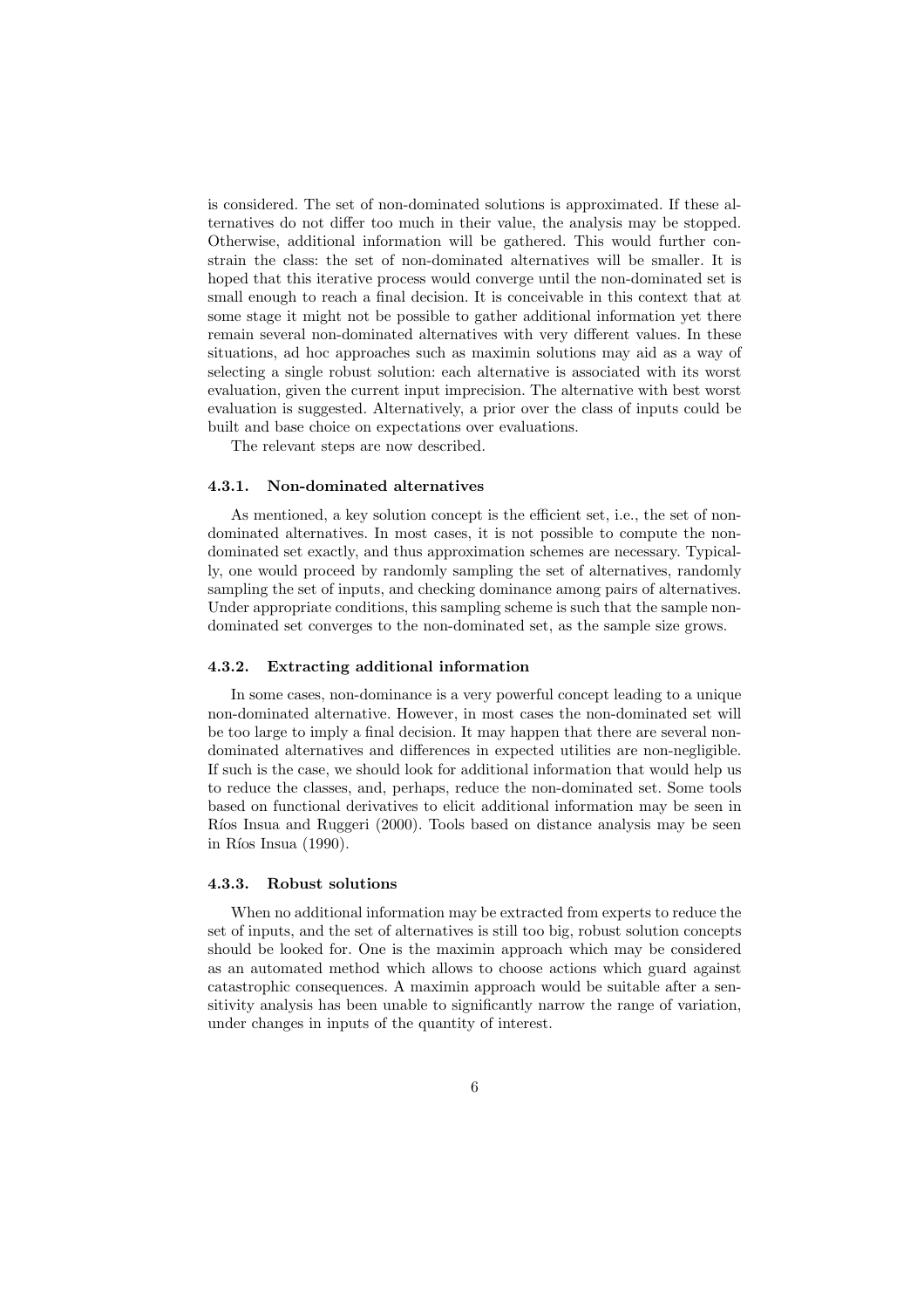#### 4.3.4. Hyperpriors

Another approach to dealing with lack of robustness would be to place a hyperprior on the class of inputs. Indeed, if there were no possibility of obtaining additional information to deal with the lack of robustness, this technique would be recommended, with the hyperprior being chosen in some default fashion.

## 5. Misconceptions in sensitivity analysis

Some basic issues corresponding to a number of sensitivity analysis approaches are described. Their relevance stems from them corresponding to typical misconceptions.

- It is not enough to study changes in output by trying some other inputs.
- Partial sensitivity studies may not be sufficient: a problem may be insensitive to changes in utility and changes in probability, but sensitive to simultaneous changes in utility and probability.
- When performing sensitivity analysis, there are cases in which the optimal value may change a lot, with virtually no change in the optimal action, even if the utility is fixed.
- Alternatively, there are cases in which the optimal alternative varies widely, but the optimal value does not practically change.
- Big changes in optimal value do not necessarily correspond to big changes in consequences of interest.
- Standard global robustness studies, based e.g. on ranges of expected utilities of actions, may not be sufficient within a decision theoretic perspective.

## 6. Final comment

Imprecise probability is a generic term used to describe mathematical models that measure uncertainty without precise probabilities. This is certainly the case with robust Bayesian analysis, but there are many other imprecise probability theories, including upper and lower probabilities, belief functions, Choquet capacities, fuzzy logic, and upper and lower previsions; see Walley (1991). Some of these theories, such as fuzzy logic and belief functions, are only tangentially related to sensitivity analysis. Others are intimately related. For example, some classes of probability distributions that are considered in Bayesian sensitivity analysis, such as distribution band classes, can also be interpreted in terms of upper and lower probabilities, see Ríos Insua et al (2000). Also, classes of probability distributions used in sensitivity analysis robust Bayesian analysis will typically generate upper and lower previsions as their upper and lower envelopes, see Berger et al (1996).